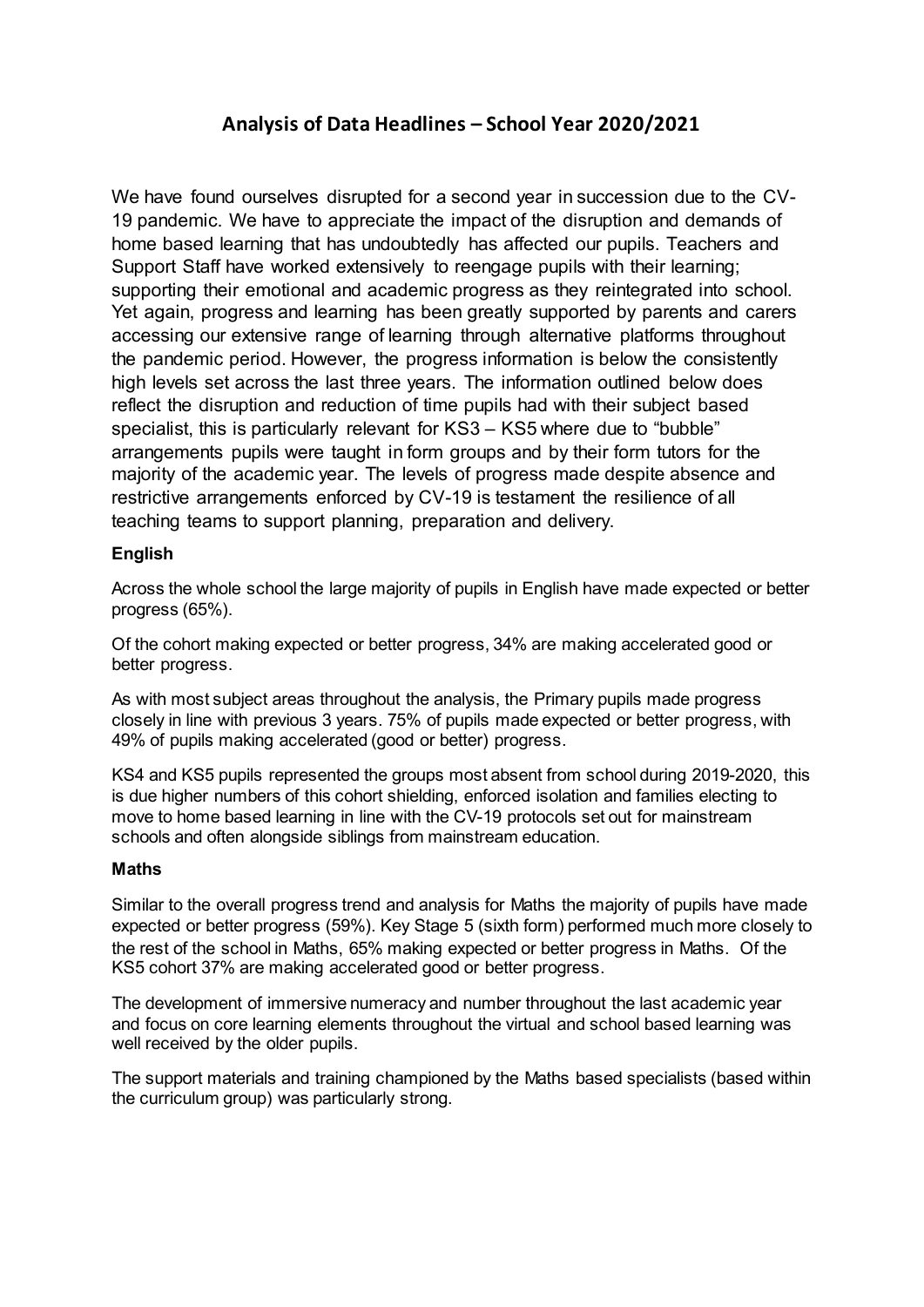The Maths focus and target areas in place for 2019-2020 - the progress of male pupils in KS3 and KS4, in particular years 8 and 9 (years 9 and 10 in 21/22) will remain for 2021 - 2022 to monitor the progress of the cohorts and ensure the sustained progress is strong and line with the rest of the school.

## **All Subjects**

Across the whole school the large majority (67%) are making expected or better progress across all subject areas. 36% of this cohort are making accelerated good or better progress.

Computing ICT, PE and Food Technology which were prevalent in our reengagement and recovery programmes throughout the year saw some of the strongest levels of progression amongst the pupils - the very large majority of pupils (77%) consistently making expected or better progress. This culminated in the year 11 progress summary and subsequent outcomes achieved where most pupils in year 11 made expected or better progress, with the majority demonstrating the sustained accelerated progress (good or better) across these subject areas.

Encapsulated in the overall summary are Art, DT and Music, all of which were greatly hampered by the lack of accessibility to the specialist resourced teaching rooms and freedoms of the subject specialist teachers to directly teach all the classes outlined in the timetable across KS3-KS5. Although the majority of pupils maintained expected or better progress across the school, we expect once we return to normalised routine that these subject areas will thrive again during 2021-2022.

## **Major Key Stage Information**

## **EYFS**

97% of pupils in the EYFS stage make expected or better progress and despite the disruptions throughout the year 37% of the cohort were still able to make accelerated good or better progress (an average across all the strands in years R and 1). This cohort have been the best attendees during the last two academic years, particularly in Tier 2, ASN and specialist classes where parents required the additional support to balance family units and life during the lockdown periods. It is testament to the varied, creative and yet always consistently strong personalised learning approaches that have ensured of the youngest members of our community maintain the very strong start our pupils get year on year at The Beacon.

Key strands of core learning have been developed and maintained throughout the year, with Reading (100% expected or better and 47% accelerated progress), Health and Self Care (100% expected or better and 61% accelerated progress) and Listening and Attention (100% expected or better and 39% accelerated progress) providing the fundamental building blocks for development and future learning.

Figures refer to the % of pupils on track to make expected (median), better than expected (UQ) or Outstanding progress by the end of Key Stage.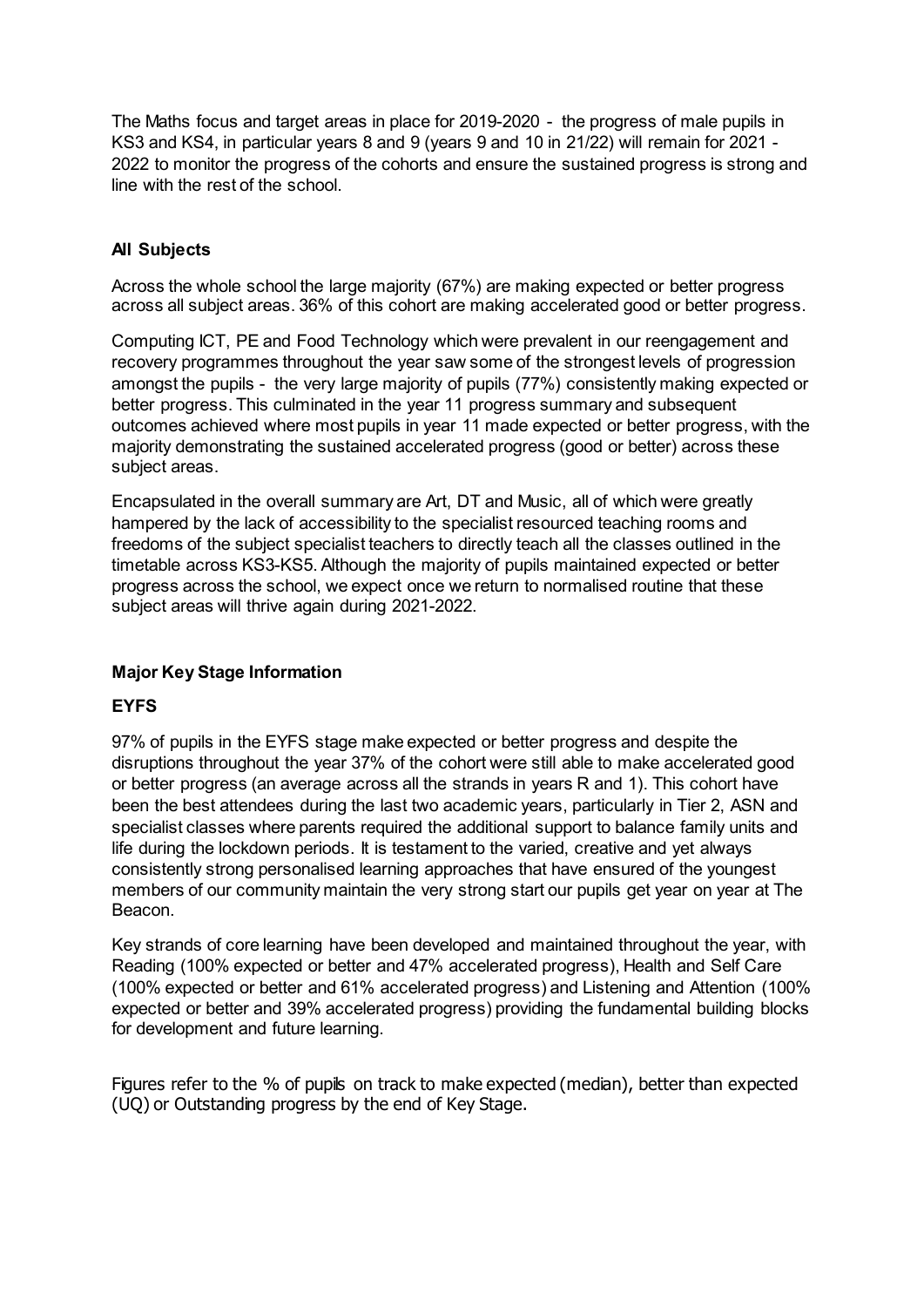| <b>Early Years Curriculum</b> |                                                  |               |               |                |  |  |  |  |
|-------------------------------|--------------------------------------------------|---------------|---------------|----------------|--|--|--|--|
| $3\% = 1$ Pupil               | <b>All Pupils</b><br><b>Reception and Year 1</b> |               |               |                |  |  |  |  |
| Less than                     | Expected                                         | Better than   | Excellent and | Total expected |  |  |  |  |
| expected                      | (Median)                                         | expected/Good | Outstanding   | or better      |  |  |  |  |
| progress                      | progress                                         | progress (UQ) | progress      |                |  |  |  |  |
| כ                             | 60                                               | 30            |               | 97             |  |  |  |  |

All 17 Curriculum areas (subjects) are included in the above Data

# **Year 6**

Figures refer to the % of pupils on track to make expected (median), better than expected (UQ) or Outstanding progress by the end of Key Stage 2 or 4

| Unless otherwise stated the percentages below are correct for all subjects |                                                                        |                |                         |             |                |  |  |  |  |  |
|----------------------------------------------------------------------------|------------------------------------------------------------------------|----------------|-------------------------|-------------|----------------|--|--|--|--|--|
|                                                                            |                                                                        |                |                         |             |                |  |  |  |  |  |
| $4\% = 1$ Pupil                                                            |                                                                        |                | <b>English - Year 6</b> |             | 22 Pupils      |  |  |  |  |  |
|                                                                            | Less than                                                              | Expected       | Good progress           | Outstanding | Total expected |  |  |  |  |  |
|                                                                            | expected                                                               | (Median)       | (UQ)                    | progress    | or better      |  |  |  |  |  |
|                                                                            | progress                                                               | progress       |                         |             |                |  |  |  |  |  |
| %                                                                          | 14                                                                     | 9              | 18                      | 59          | 86             |  |  |  |  |  |
| No of pupils                                                               | $\overline{\mathbf{3}}$                                                | $\overline{2}$ | 4                       | 13          | 19             |  |  |  |  |  |
|                                                                            | 17 pupils, 77% are making accelerated progress (Good plus Outstanding) |                |                         |             |                |  |  |  |  |  |
|                                                                            |                                                                        |                | <b>Reading - Year 6</b> |             |                |  |  |  |  |  |
|                                                                            | Less than                                                              | Expected       | Good progress           | Outstanding | Total expected |  |  |  |  |  |
|                                                                            | expected                                                               | (Median)       | (UQ)                    | progress    | or better      |  |  |  |  |  |
|                                                                            | progress                                                               | progress       |                         |             |                |  |  |  |  |  |
| %                                                                          | 22                                                                     | 14             | $\overline{4}$          | 60          | 78             |  |  |  |  |  |
| No of pupils                                                               | $\overline{5}$                                                         | 3              | $\overline{1}$          | 13          | 17             |  |  |  |  |  |
|                                                                            | 14 pupils, 64% are making accelerated progress (Good plus Outstanding) |                | Maths - Year 6          |             |                |  |  |  |  |  |
|                                                                            | Less than                                                              | Expected       | Good progress           | Outstanding | Total expected |  |  |  |  |  |
|                                                                            | expected                                                               | (Median)       | (UQ)                    | progress    | or better      |  |  |  |  |  |
|                                                                            | progress                                                               | progress       |                         |             |                |  |  |  |  |  |
| %                                                                          | 14                                                                     | 14             | 18                      | 54          | 86             |  |  |  |  |  |
| No of pupils                                                               | $\overline{\mathbf{3}}$                                                | 3              | $\overline{4}$          | 12          | 19             |  |  |  |  |  |
|                                                                            | 16 pupils, 72% are making accelerated progress (Good plus Outstanding) |                |                         |             |                |  |  |  |  |  |
|                                                                            |                                                                        |                | <b>Science - Year 6</b> |             |                |  |  |  |  |  |
|                                                                            | Less than                                                              | Expected       | Good progress           | Outstanding | Total expected |  |  |  |  |  |
|                                                                            | expected                                                               | (Median)       | (UQ)                    | progress    | or better      |  |  |  |  |  |
|                                                                            | progress                                                               | progress       |                         |             |                |  |  |  |  |  |
| $\%$                                                                       | 18                                                                     | 18             | $\overline{\mathbf{4}}$ | 60          | 82             |  |  |  |  |  |
| No of pupils                                                               | $\overline{4}$                                                         | 4              | $\overline{1}$          | 13          | 18             |  |  |  |  |  |
|                                                                            | 14 pupils, 64% are making accelerated progress (Good plus Outstanding) |                |                         |             |                |  |  |  |  |  |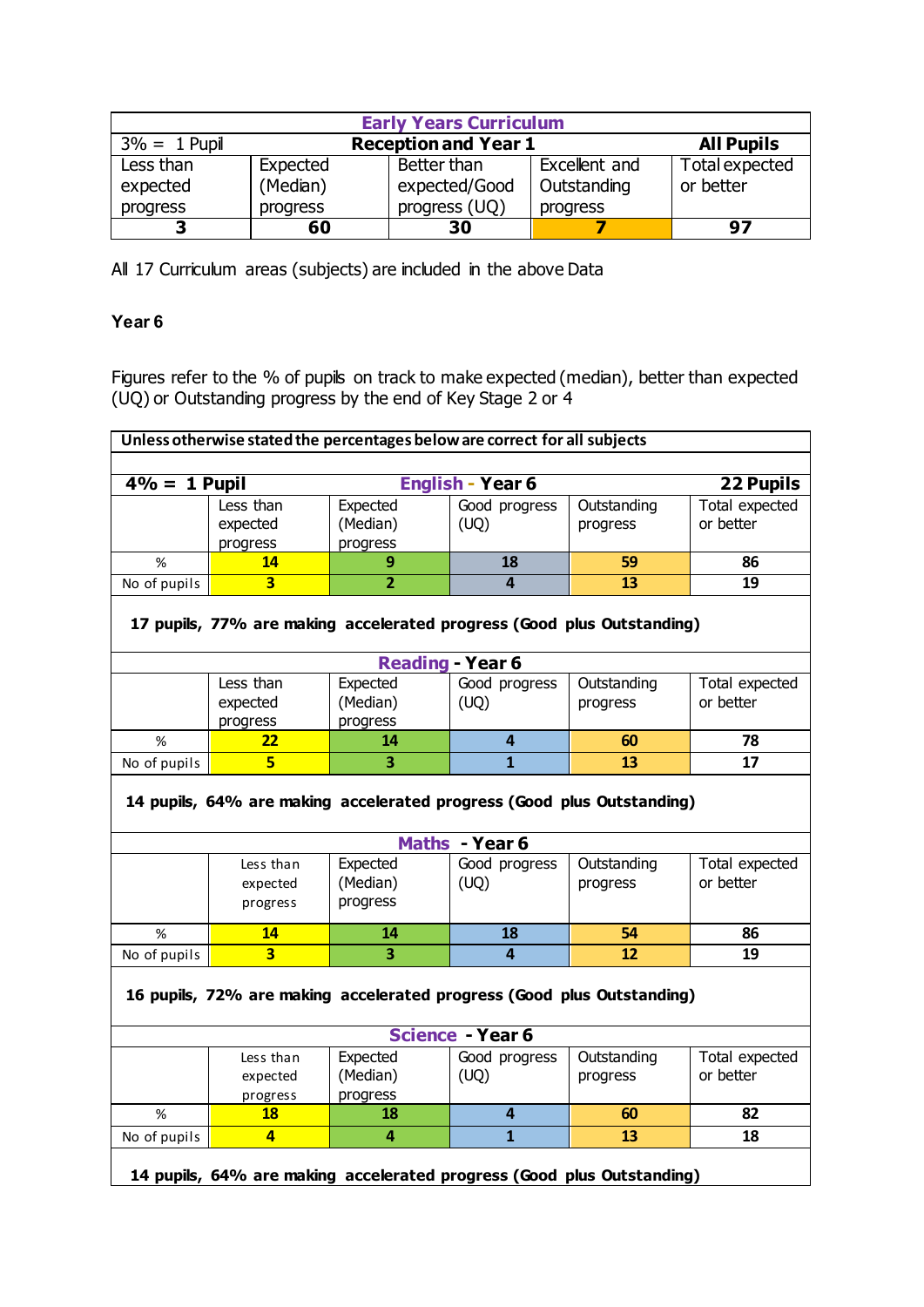| $4.5% = 1$ pupil |             |            | <b>Foundation - Year 6</b> |             | 22 pupils   |
|------------------|-------------|------------|----------------------------|-------------|-------------|
|                  |             |            |                            |             |             |
| Subject          | Less than   | Expected   | Good progress              | Outstanding | Total       |
|                  | expected    | (Median)   | (UQ)<br>$\%$               | progress %  | expected or |
|                  | progress %  | progress % |                            |             | better %    |
| Art              | 14          | 23         | 18                         | 45          | 86          |
| <b>FT</b>        | $\mathbf 0$ | 18         | 4                          | 78          | 100         |
| DT               | 23          | 9          | 18                         | 50          | 77          |
| <b>History</b>   | 23          | 9          | 23                         | 45          | 77          |
| Geography        | 36          | 4          | 27                         | 33          | 64          |
| <b>Music</b>     | 29          | 19         | 33                         | 19          | 71          |
| <b>PE</b>        | 23          | 4          | 18                         | 55          | 77          |
| <b>PSHE</b>      | 27          | 9          | 18                         | 46          | 73          |
| <b>Ethics</b>    | 9           | 18         | 14                         | 59          | 91          |
| <b>MFL</b>       | 13          | 0          | 13                         | 74          | 87          |
| <b>Computing</b> | 27          | 14         | 14                         | 45          | 73          |
|                  |             |            |                            |             |             |
|                  |             |            |                            |             |             |
|                  |             |            |                            |             |             |

|                            |                |                |                 |                | Vulnerable groups - Year 6 |                |                |                |                |
|----------------------------|----------------|----------------|-----------------|----------------|----------------------------|----------------|----------------|----------------|----------------|
|                            |                |                | <b>English</b>  |                |                            |                |                | <b>Maths</b>   |                |
| Group                      | No of          | Less than      | <b>Expected</b> | Good           | <b>Outstanding</b>         | Less than      | Expected       | Good           | Outstanding    |
|                            | Pupils         | expected       | (Median)        | progress       | progress                   | expected       | (Median)       | progress       | progress       |
|                            |                | progress       | progress        | (UQ)           |                            | progress       | progress       | (UQ)           |                |
| <b>ASD</b>                 | 12             | 17             | 17              | 17             | 49                         | 17             | 17             | 17             | 49             |
| Non-ASD                    |                |                |                 |                |                            |                |                |                |                |
| <b>FSM</b>                 | 8              | 25             | 13              | 13             | 49                         | 25             | 12             | $\overline{0}$ | 63             |
| Non FSM                    | 14             | $\overline{7}$ | $\overline{7}$  | 21             | 65                         | $\overline{7}$ | 14             | 28             | 51             |
| <b>PP</b>                  | 11             | 18             | 18              | 9              | 55                         | 27             | 18             | $\overline{0}$ | 55             |
| Non<br><b>PP</b>           | 11             | 9              | $\mathbf{0}$    | 27             | 64                         | $\mathbf 0$    | 9              | 36             | 55             |
| <b>CIC</b>                 | $\mathbf{1}$   | $\overline{0}$ | 100             | $\mathbf{0}$   | $\mathbf{0}$               | $\overline{0}$ | 100            | $\Omega$       | $\overline{0}$ |
| Non<br><b>CIC</b>          | 21             | 14             | 5               | 19             | 52                         | 14             | 10             | 19             | 57             |
| EAL                        | $\overline{2}$ | $\overline{0}$ | $\mathbf{0}$    | $\overline{0}$ | 100                        | $\overline{0}$ | $\overline{0}$ | $\Omega$       | 100            |
| Non EAL                    | 20             | 15             | 10              | 20             | 55                         | 15             | 15             | 20             | 50             |
| <b>More</b><br><b>Able</b> | $\mathbf{1}$   | 100            | $\mathbf{0}$    | $\mathbf{0}$   | $\mathbf{0}$               | $\overline{0}$ | $\overline{0}$ | $\overline{0}$ | 100            |
| Non-<br>More<br>Able       | 21             | 10             | 10              | 19             | 61                         | 14             | 14             | 19             | 53             |
| <b>Male</b>                | 17             | 6              | 12              | 24             | 67                         | 12             | 6              | 24             | 58             |
| <b>Female</b>              | 5              | 40             | $\mathbf{0}$    | $\mathbf{0}$   | 60                         | 20             | 40             | $\overline{0}$ | 40             |
|                            |                |                |                 |                |                            |                |                |                |                |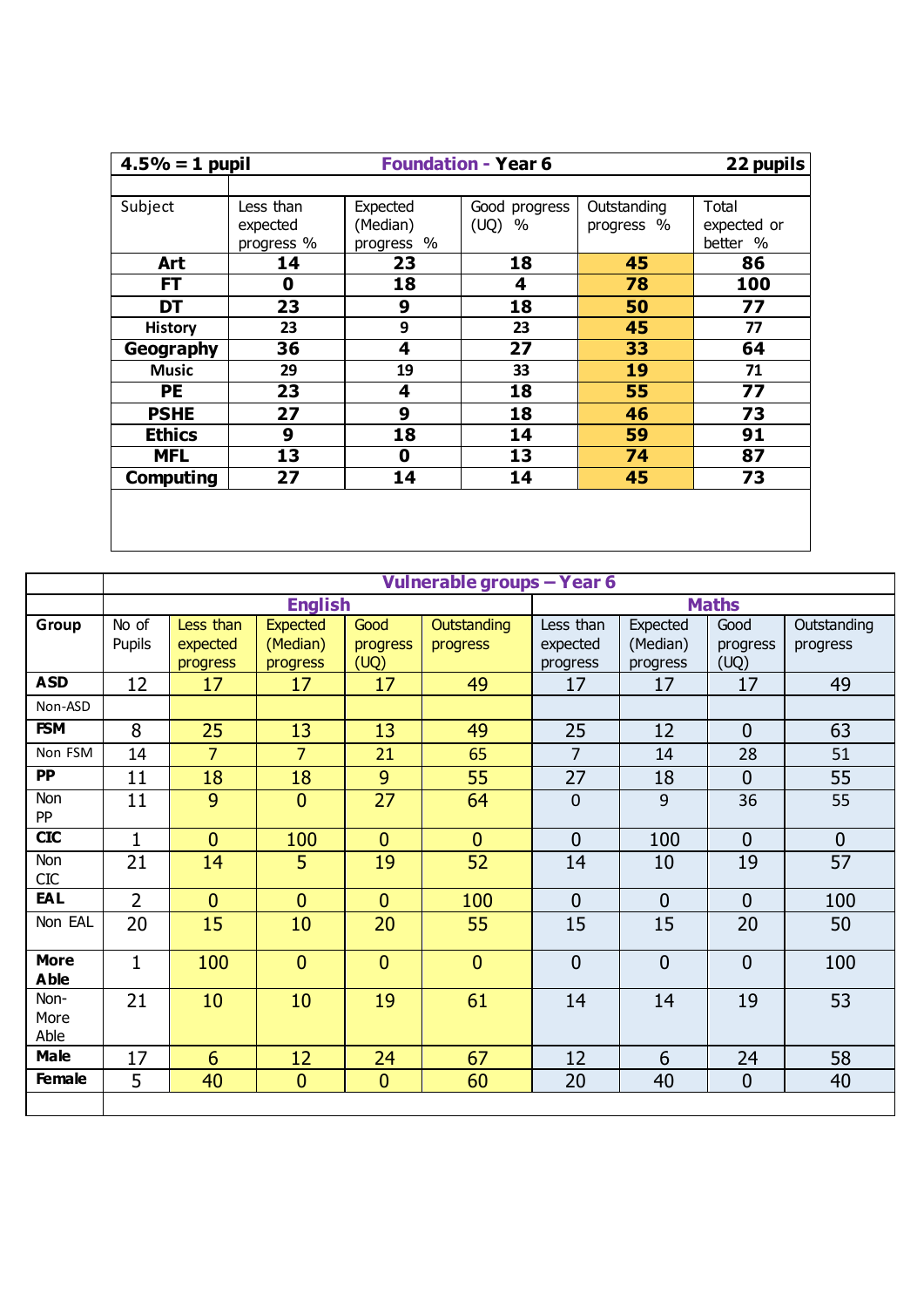# **Year 9**

Figures refer to the % of pupils on track to make expected (median), better than expected (UQ) or Outstanding progress by the end of Key Stage 2 or 4

| Unless otherwise stated the percentages below are correct for all subjects |                                                                        |          |                         |                         |                |  |  |  |  |
|----------------------------------------------------------------------------|------------------------------------------------------------------------|----------|-------------------------|-------------------------|----------------|--|--|--|--|
|                                                                            |                                                                        |          |                         |                         |                |  |  |  |  |
| $3.5\% = 1$ Pupil<br><b>Pupils</b>                                         |                                                                        |          | <b>English - Year 9</b> |                         | 28             |  |  |  |  |
|                                                                            | Less than                                                              | Expected | Good progress           | Outstanding             | Total expected |  |  |  |  |
|                                                                            | expected                                                               | (Median) | (UQ)                    | progress                | or better      |  |  |  |  |
|                                                                            | progress                                                               | progress |                         |                         |                |  |  |  |  |
| $\%$                                                                       | 32                                                                     | 32       | 14                      | 22                      | 68             |  |  |  |  |
| No of pupils                                                               | $\overline{9}$                                                         | 9        | 4                       | 6                       | 19             |  |  |  |  |
| 10 pupils, 36% are making accelerated progress (Good plus Outstanding)     |                                                                        |          |                         |                         |                |  |  |  |  |
| <b>Reading - Year 9</b><br>28 pupils                                       |                                                                        |          |                         |                         |                |  |  |  |  |
|                                                                            | Less than                                                              | Expected | Good progress           | Outstanding             | Total expected |  |  |  |  |
|                                                                            | expected                                                               | (Median) | (UQ)                    | progress                | or better      |  |  |  |  |
|                                                                            | progress                                                               | progress |                         |                         |                |  |  |  |  |
| %                                                                          | 25                                                                     | 18       | $\overline{32}$         | 25                      | 75             |  |  |  |  |
| No of pupils                                                               | $\overline{\mathbf{z}}$                                                | 5        | 9                       | $\overline{7}$          | 21             |  |  |  |  |
|                                                                            | 16 pupils, 57% are making accelerated progress (Good plus Outstanding) |          |                         |                         |                |  |  |  |  |
|                                                                            |                                                                        |          | Maths - Year 9          |                         | 28 pupils      |  |  |  |  |
|                                                                            | Less than                                                              | Expected | Good progress           | Outstanding             | Total expected |  |  |  |  |
|                                                                            | expected                                                               | (Median) | (UQ)                    | progress                | or better      |  |  |  |  |
|                                                                            | progress                                                               | progress |                         |                         |                |  |  |  |  |
| %                                                                          | 64                                                                     | 18       | 15                      | 3                       | 36             |  |  |  |  |
| No of pupils                                                               | <b>18</b>                                                              | 5        | $\overline{a}$          | $\overline{\mathbf{1}}$ | 10             |  |  |  |  |
|                                                                            | 5 pupils, 18% are making accelerated progress (Good plus Outstanding)  |          |                         |                         |                |  |  |  |  |
|                                                                            |                                                                        |          | <b>Science - Year 9</b> |                         | 28 pupils      |  |  |  |  |
|                                                                            | Less than                                                              | Expected | Good progress           | Outstanding             | Total expected |  |  |  |  |
|                                                                            | expected                                                               | (Median) | (UQ)                    | progress                | or better      |  |  |  |  |
|                                                                            | progress                                                               | progress |                         |                         |                |  |  |  |  |
| $\%$                                                                       | 36                                                                     | 21       | 22                      | 21                      | 64             |  |  |  |  |
| No of pupils                                                               | 10                                                                     | 6        | $6\phantom{1}6$         | 6                       | 18             |  |  |  |  |
|                                                                            | 12 pupils, 43% are making accelerated progress (Good plus Outstanding) |          |                         |                         |                |  |  |  |  |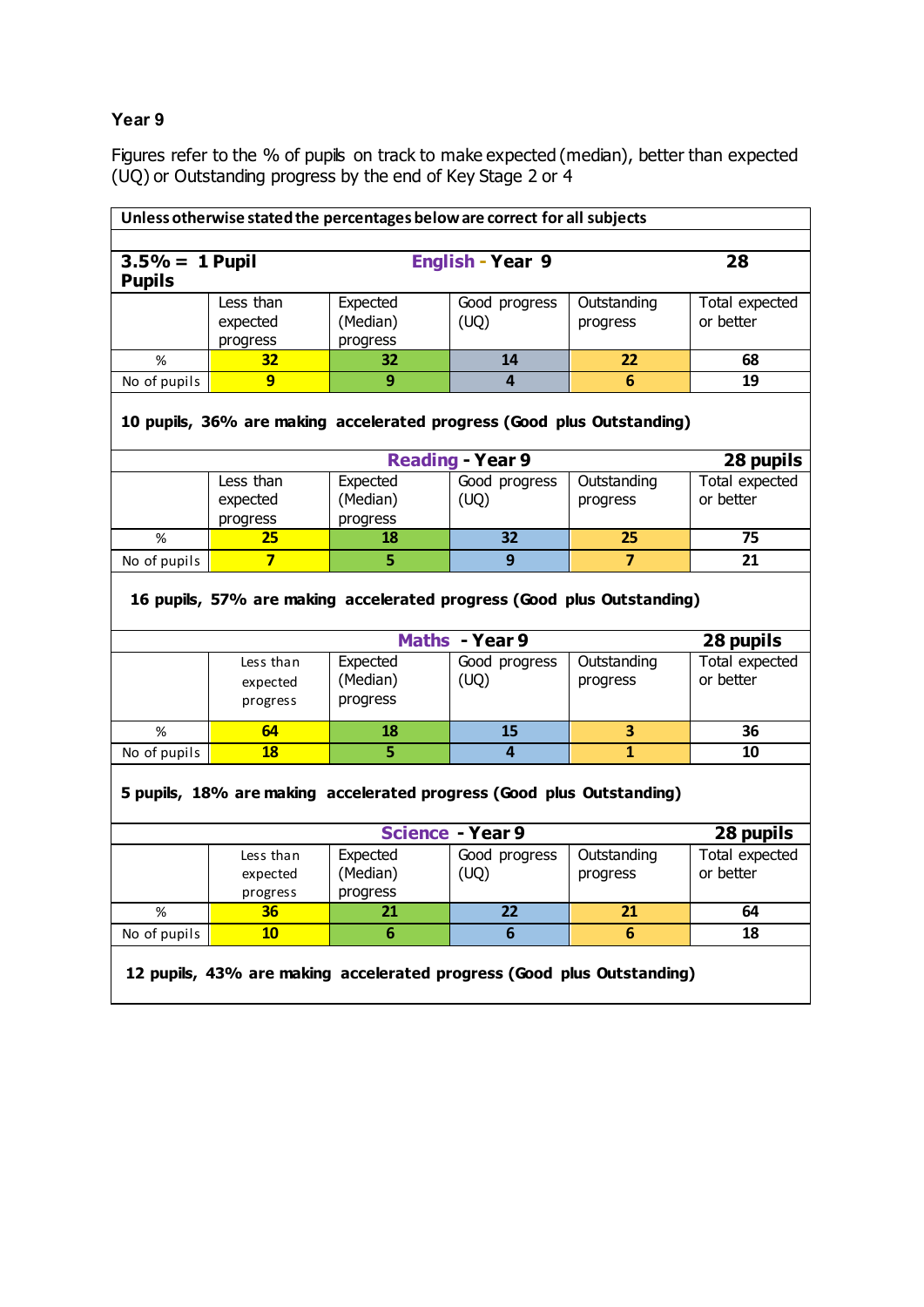| <b>Foundation - Year 9</b><br>$3.5% = 1$ pupil |            |            |               |             |             |  |  |
|------------------------------------------------|------------|------------|---------------|-------------|-------------|--|--|
|                                                |            |            |               |             |             |  |  |
| Subject                                        | Less than  | Expected   | Good progress | Outstanding | Total       |  |  |
|                                                | expected   | (Median)   | (UQ)<br>$\%$  | progress %  | expected or |  |  |
|                                                | progress % | progress % |               |             | better %    |  |  |
| Art                                            | 21         | 43         | 29            | 7           | 79          |  |  |
| <b>FT</b>                                      | 14         | 14         | 47            | 25          | 86          |  |  |
| DT                                             | 58         | 14         | 21            | 7           | 42          |  |  |
| <b>History</b>                                 | 25         | 14         | 43            | 18          | 75          |  |  |
| Geography                                      | 54         | 11         | 7             | 28          | 46          |  |  |
| <b>Music</b>                                   | 18         | 29         | 29            | 14          | 72          |  |  |
| PE                                             | 29         | 18         | 7             | 46          | 71          |  |  |
| <b>PSHE</b>                                    | 11         | 25         | 50            | 14          | 89          |  |  |
| <b>Ethics</b>                                  | 68         | 14         | 18            | $\bf{0}$    | 32          |  |  |
| <b>MFL</b>                                     | 75         | 17         | 8             | $\bf{0}$    | 25          |  |  |
| Computing                                      | 18         | 64         | 4             | 14          | 82          |  |  |
|                                                |            |            |               |             |             |  |  |
|                                                |            |            |               |             |             |  |  |
|                                                |            |            |               |             |             |  |  |

|                   | Vulnerable groups - Year 9 |                 |                 |                 |                 |           |                 |                 |                  |  |  |
|-------------------|----------------------------|-----------------|-----------------|-----------------|-----------------|-----------|-----------------|-----------------|------------------|--|--|
|                   |                            |                 | <b>English</b>  |                 |                 |           |                 | <b>Maths</b>    |                  |  |  |
| Group             | No of                      | Less than       | <b>Expected</b> | Good            | Outstanding     | Less than | Expected        | Good            | Outstanding      |  |  |
|                   | Pupils                     | expected        | (Median)        | progress        | progress        | expected  | (Median)        | progress        | progress         |  |  |
|                   |                            | progress        | progress        | (UQ)            |                 | progress  | progress        | (UQ)            |                  |  |  |
| <b>ASD</b>        | $\overline{16}$            | 31              | 19              | 19              | 31              | 50        | 19              | $\overline{25}$ | 6                |  |  |
| Non-ASD           |                            |                 |                 |                 |                 |           |                 |                 |                  |  |  |
| <b>FSM</b>        | $\overline{15}$            | $\overline{33}$ | $\overline{33}$ | $\overline{13}$ | $\overline{21}$ | 60        | $\overline{20}$ | $\overline{20}$ | $\overline{0}$   |  |  |
| Non FSM           |                            |                 |                 |                 |                 |           |                 |                 |                  |  |  |
| $\overline{PP}$   | $\overline{17}$            | $\overline{35}$ | $\overline{35}$ | $\overline{12}$ | $\overline{18}$ | 64        | $\overline{18}$ | $\overline{18}$ | $\overline{0}$   |  |  |
| Non<br>PP         | 11                         | 27              | 27              | 19              | 27              | 64        | 18              | 9               | $\mathsf g$      |  |  |
| <b>CIC</b>        | $\overline{\phantom{a}}$   | $\equiv$        | $\blacksquare$  | $\sim$          | $\sim$          | $\sim$    | $\sim$          | ٠               | ٠.               |  |  |
|                   |                            |                 |                 |                 |                 |           |                 |                 |                  |  |  |
| Non<br><b>CIC</b> | ۰                          | ٠               | ۰               | ۰               | ٠               | -         |                 |                 |                  |  |  |
| <b>EAL</b>        | $\blacksquare$             | ٠               | ٠               | ٠               | ٠               | ٠         | -               | ۰               |                  |  |  |
| Non EAL           | ۰                          | ۰               | ۰               | ۰               | $\sim$          | ۰         |                 |                 |                  |  |  |
|                   |                            |                 |                 |                 |                 |           |                 |                 |                  |  |  |
| <b>More</b>       | $\overline{2}$             | 50              | 50              | $\mathbf{0}$    | $\mathbf{0}$    | 100       | $\mathbf 0$     | $\mathbf{0}$    | $\mathbf{0}$     |  |  |
| <b>Able</b>       |                            |                 |                 |                 |                 |           |                 |                 |                  |  |  |
| Non-              | 26                         | 31              | 31              | 15              | 23              | 62        | 19              | 15              | $\overline{4}$   |  |  |
| More              |                            |                 |                 |                 |                 |           |                 |                 |                  |  |  |
| Able              |                            |                 |                 |                 |                 |           |                 |                 |                  |  |  |
| <b>Male</b>       | 16                         | 56              | 19              | 19              | 6               | 81        | 13              | 6               | $\boldsymbol{0}$ |  |  |
| Female            | 12                         | $\mathbf{0}$    | 50              | 8               | 42              | 42        | 25              | 25              | 8                |  |  |
|                   |                            |                 |                 |                 |                 |           |                 |                 |                  |  |  |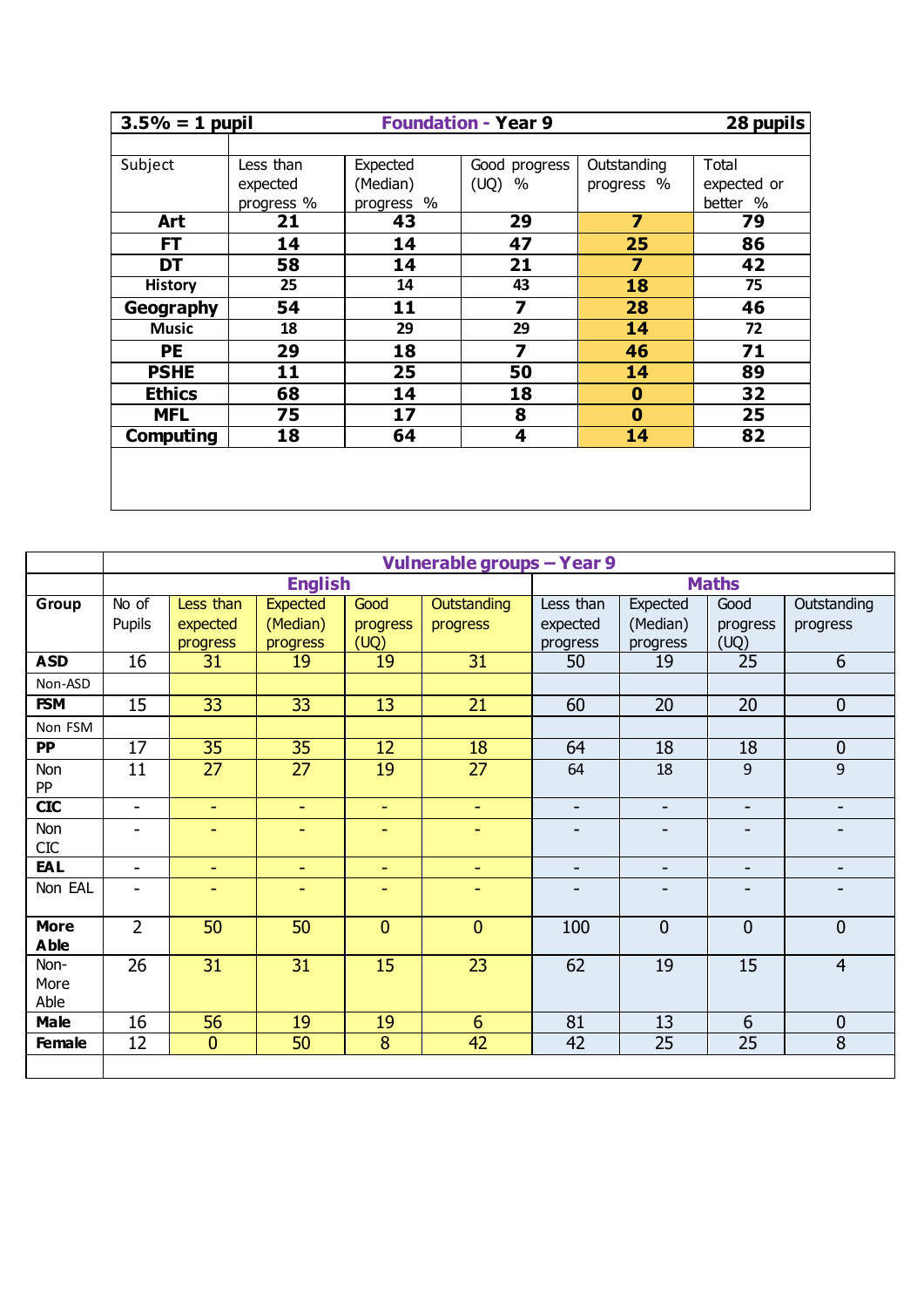### **Year 11**

Figures refer to the % of pupils on track to make expected (median), better than expected (UQ) or Outstanding progress by the end of Key Stage 2 or 4

| OQ) or Outstanding progress by the end or Ney Stage 2 or 4                                         |                                                                       |                                  |                          |                                                                       |                             |  |  |  |  |
|----------------------------------------------------------------------------------------------------|-----------------------------------------------------------------------|----------------------------------|--------------------------|-----------------------------------------------------------------------|-----------------------------|--|--|--|--|
| Unless otherwise stated the percentages below are correct for all subjects                         |                                                                       |                                  |                          |                                                                       |                             |  |  |  |  |
| $5\% = 1$ Pupil                                                                                    |                                                                       |                                  | <b>English - Year 11</b> |                                                                       | 21 Pupils                   |  |  |  |  |
|                                                                                                    | Less than<br>expected<br>progress                                     | Expected<br>(Median)<br>progress | Good progress<br>(UQ)    | Outstanding<br>progress                                               | Total expected<br>or better |  |  |  |  |
| %                                                                                                  | 14                                                                    | 33                               | 43                       | 10                                                                    | 86                          |  |  |  |  |
| No of pupils                                                                                       | $\overline{\mathbf{3}}$                                               | $\overline{7}$                   | 9                        | $\overline{2}$                                                        | 18                          |  |  |  |  |
| 11 pupils, 53% are making accelerated progress (Good plus Outstanding)<br><b>Reading - Year 11</b> |                                                                       |                                  |                          |                                                                       |                             |  |  |  |  |
|                                                                                                    | Less than<br>expected<br>progress                                     | Expected<br>(Median)<br>progress | Good progress<br>(UQ)    | Outstanding<br>progress                                               | Total expected<br>or better |  |  |  |  |
| $\%$                                                                                               | 38                                                                    | 33                               | 24                       | 5                                                                     | 62                          |  |  |  |  |
|                                                                                                    |                                                                       |                                  |                          |                                                                       |                             |  |  |  |  |
| No of pupils                                                                                       | $\bf{8}$                                                              | $\overline{7}$                   | 5                        | $\mathbf{1}$                                                          |                             |  |  |  |  |
|                                                                                                    |                                                                       |                                  |                          | 6 pupils, 29% are making accelerated progress (Good plus Outstanding) |                             |  |  |  |  |
|                                                                                                    |                                                                       |                                  | Maths - Year 11          |                                                                       |                             |  |  |  |  |
|                                                                                                    | Less than<br>expected<br>progress                                     | Expected<br>(Median)<br>progress | Good progress<br>(UQ)    | Outstanding<br>progress                                               | Total expected<br>or better |  |  |  |  |
| $\%$                                                                                               | 44                                                                    | 48                               | 10                       | 0                                                                     | 58                          |  |  |  |  |
| No of pupils                                                                                       | $\overline{9}$                                                        | 10                               | $\overline{2}$           | $\mathbf{0}$                                                          | 12                          |  |  |  |  |
|                                                                                                    | 2 pupils, 10% are making accelerated progress (Good plus Outstanding) |                                  |                          |                                                                       |                             |  |  |  |  |
|                                                                                                    |                                                                       |                                  | <b>Science - Year 11</b> |                                                                       | 22<br>pupils                |  |  |  |  |

% **15 0 0 85 85** No of pupils **3 0 0 19 19**

**19 pupils, 85% are making accelerated progress (Good plus Outstanding)**

progress

progress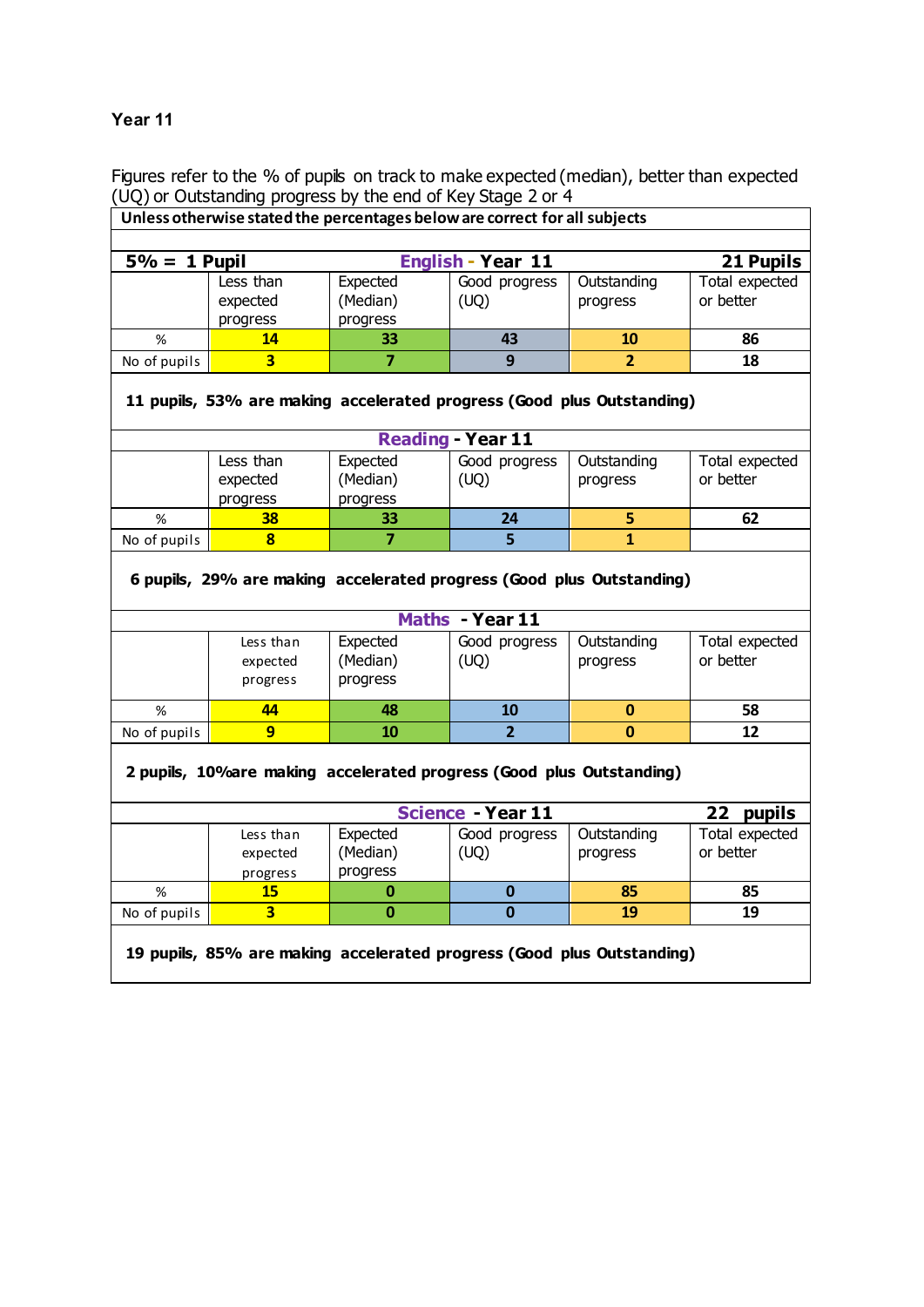| $5\% = 1$ pupil    |            | <b>Foundation - Year 11</b>            |               |             | 22 pupils   |
|--------------------|------------|----------------------------------------|---------------|-------------|-------------|
|                    |            | *Pupil number fluctuate due to options |               |             |             |
| Subject            | Less than  | Expected                               | Good          | Outstanding | Total       |
|                    | expected   | (Median)                               | progress (UQ) | progress %  | expected or |
|                    | progress % | progress %                             | $\%$          |             | better %    |
| Art*               | 14         | O                                      | 14            | 72          | 86          |
| Catering           | 0          | 0                                      | 10            | 90          | 100         |
| DT                 | 14         | 0                                      | 29            | 57          | 84          |
| History*           |            |                                        |               | ۰.          |             |
| Geography          |            |                                        |               | ۰           |             |
| Music*             | 67         | 0                                      | 0             | 33          | 33          |
| PE*                | 7          | 7                                      | 22            | 64          | 93          |
| <b>PSHE</b>        | 14         | 24                                     | 38            | 24          | 86          |
| <b>Ethics</b>      | 43         | 14                                     | 29            | 14          | 57          |
| <b>MFL</b>         |            | -                                      | -             | ۰           |             |
| Computing          | 10         | 37                                     | 29            | 24          | 90          |
| <b>Bike</b>        | 0          | 100                                    | 0             | $\bf{0}$    | 100         |
| <b>Maintenance</b> |            |                                        |               |             |             |
|                    |            |                                        |               |             |             |

|                            |                 |                 |                 |                 | Vulnerable groups - Year 11 |                 |                 |                 |                |
|----------------------------|-----------------|-----------------|-----------------|-----------------|-----------------------------|-----------------|-----------------|-----------------|----------------|
|                            |                 |                 | <b>English</b>  |                 |                             | <b>Maths</b>    |                 |                 |                |
| Group                      | $No$ of         | Less than       | <b>Expected</b> | Good            | Outstanding                 | Less than       | Expected        | Good            | Outstanding    |
|                            | Pupils          | expected        | (Median)        | progress        | progress                    | expected        | (Median)        | progress        | progress       |
|                            |                 | progress        | progress        | (UQ)            |                             | progress        | progress        | (UQ)            |                |
| <b>ASD</b>                 | $\overline{7}$  | $\overline{29}$ | $\overline{29}$ | $\overline{29}$ | $\overline{13}$             | 14              | $\overline{72}$ | 14              | $\overline{0}$ |
| Non-ASD                    |                 |                 |                 |                 |                             |                 |                 |                 |                |
| <b>FSM</b>                 | $\overline{7}$  | 14              | 58              | 14              | 14                          | 42              | 29              | $\overline{29}$ | $\mathbf{0}$   |
| Non FSM                    | 14              | 14              | 21              | 58              | $\overline{7}$              | 43              | 57              | $\mathbf 0$     | $\pmb{0}$      |
| <b>PP</b>                  | 8               | 13              | 63              | 12              | 12                          | 37              | 37              | 26              | $\mathbf 0$    |
| Non<br>PP                  | 13              | 15              | 15              | 62              | 8                           | 46              | 54              | $\mathbf 0$     | $\pmb{0}$      |
| <b>CIC</b>                 | $\blacksquare$  | ÷.              | ÷.              | ÷.              | ÷.                          | $\blacksquare$  | $\blacksquare$  | ٠               | ٠              |
| Non<br><b>CIC</b>          | ÷               | ٠               | ٠               | ٠               | ٠                           |                 | Ξ.              |                 |                |
| <b>EAL</b>                 | $\overline{4}$  | $\overline{0}$  | $\overline{25}$ | 50              | $\overline{25}$             | $\overline{25}$ | $\overline{75}$ | $\overline{0}$  | $\mathbf 0$    |
| Non EAL                    | 17              | 18              | 35              | 41              | 6                           | 48              | 40              | 12              | $\mathbf 0$    |
| <b>More</b><br><b>Able</b> | $\mathbf{1}$    | $\mathbf{0}$    | $\overline{0}$  | 100             | $\mathbf{0}$                | $\mathbf{0}$    | 100             | $\mathbf{0}$    | $\mathbf 0$    |
| Non-<br>More<br>Able       | $\overline{20}$ | $\overline{15}$ | $\overline{35}$ | 40              | 10                          | $\overline{45}$ | 45              | $\overline{10}$ | $\overline{0}$ |
| <b>Male</b>                | $\overline{12}$ | $\overline{17}$ | $\overline{41}$ | $\overline{25}$ | $\overline{17}$             | $\overline{34}$ | 58              | $\overline{8}$  | $\mathbf 0$    |
| <b>Female</b>              | 9               | 12              | 22              | 66              | $\mathbf{0}$                | 55              | 33              | 12              | $\overline{0}$ |
|                            |                 |                 |                 |                 |                             |                 |                 |                 |                |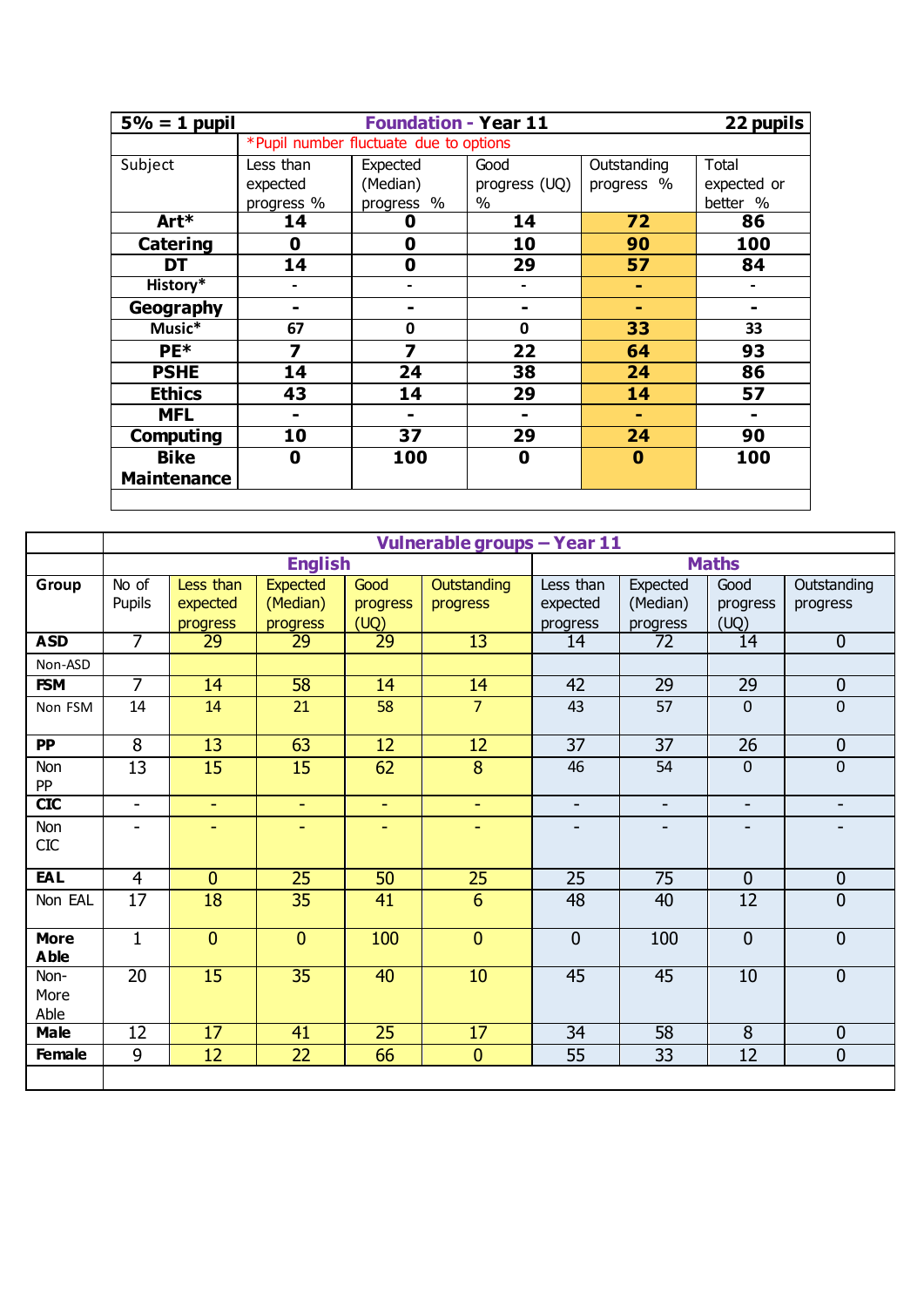## **KS5**

Most young people in KS5 (84%) are making expected or better progress in their core subjects of English, Maths and Computing. The majority of the young people (54%) are making accelerated good or better progress in these subjects. This demonstrates a positive trend of more young people accelerating their progress from their Autumn baselines, with the majority now achieving above expected levels of progress. Most pupils (91%) make expected or better progress across all subjects; these include Catering, Work Skills, Land Based Studies, Music Tech, Performing Arts, Motor Vehicle, Hair and Beauty and OCR life and living). The large majority (70%) of young people make accelerated good or better progress across all the subject areas, demonstrating major strengths in the vocational based studies the young people study in the KS5 curriculum. The positive progress our students make is a significant factor in maintaining 92% above positive routes of transition onto further employment, education or training we have achieved over the last three years. We are currently predicting the pupils to achieve an average of 5 accredited outcomes including English, Maths, Computing and two vocational options that demonstrate the good or better progress they have made.

# **Destination information - Onward Routes of Progression (NEET)**

Most pupils (95%) are engaging in positive participation for their next step in further education, employment and/or training. This is well above the national average for young people with and EHCP (89.2% nationally and 89.1% in Kent). The 1 pupil where an onward route is unknown is due to a medical related condition prohibiting his pathway at this point. It is very encouraging that 25% of the cohort are choosing the Beacon plus employability route, following appropriate avenues that can support them reaching their potential and making a positive contribution to their community. Currently, the large majority of leavers from Beacon plus have gained employment (full time, part time, supported, sustained volunteering with an employment route) – significantly above the national statistic of 5.6% of adults who had an EHCP or equivalent (known to adult social services) in employment in the UK.

| The<br>Beacon | Beacon<br>Plus | <b>EKC</b> | Sixth Form<br>(other<br>than The<br>Beacon) | Residential | Alt. Prov. | Unknown | <b>NEET</b> | Total |
|---------------|----------------|------------|---------------------------------------------|-------------|------------|---------|-------------|-------|
| $\mathbf 0$   |                | 11         | 0                                           |             |            |         |             | 20    |
| $\mathbf 0$   | 25.0           | 55.0       | 0.0                                         | 5.0         | 5.0        | 5.0     | 5.0         | 100   |

### **Percentage of leavers**

### **Actual numbers of leavers**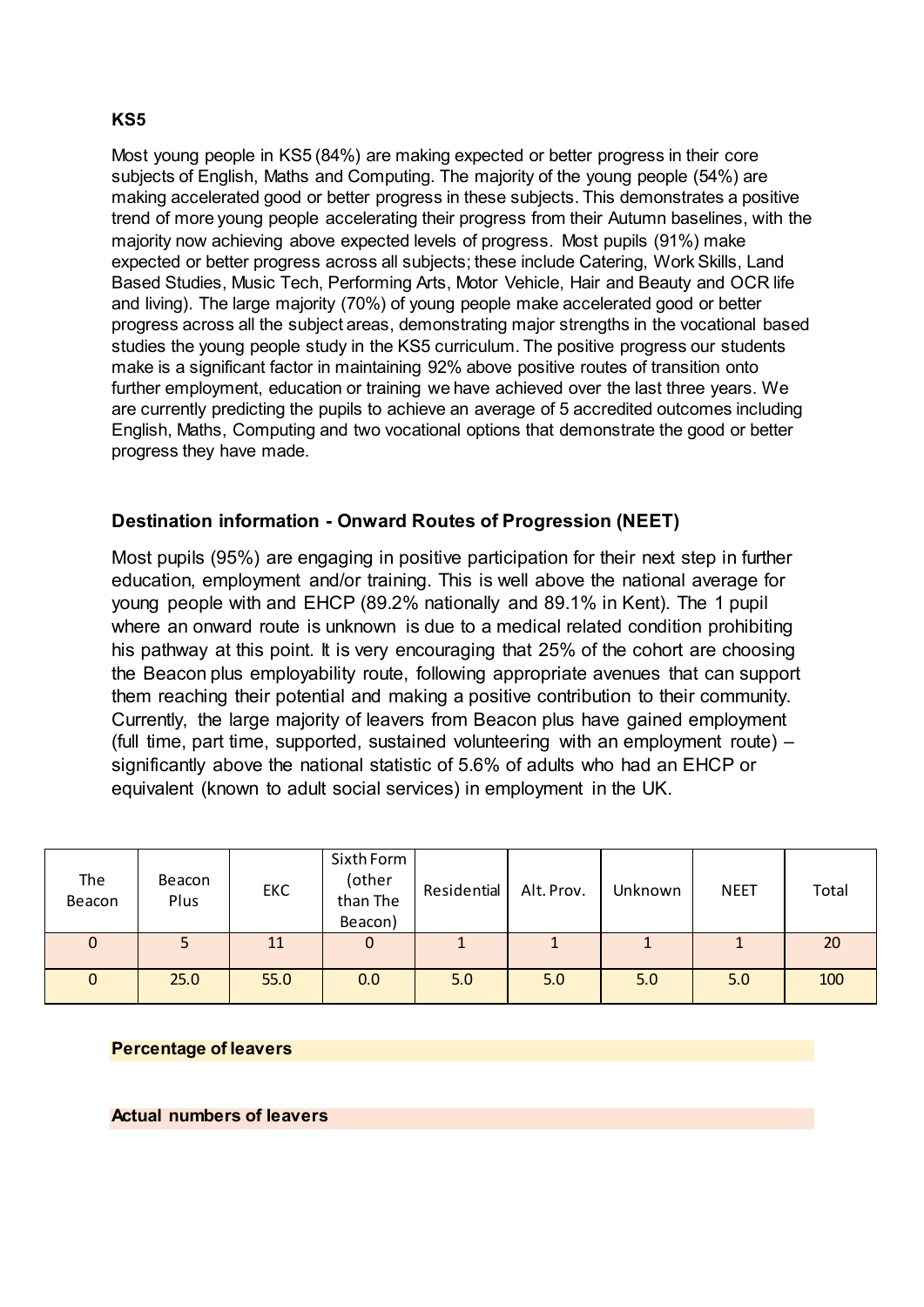### **Reading**

The tracking of reading across the school shows that the majority of pupils (63%) are making expected or better progress. During this academic year 35% of pupils made accelerated (good or better) progress.

KS1 and KS2 continue the positive trend present during the last three years, with the large majority of pupils (73%) making expected or better progress, with the majority (54%) making accelerated, good or better progress.

The increased rigour and provision for Key Stage 4 and 5 reading and its strategic development largely focussed on the Accelerated Reader (AR) programme has seen 126 pupils accessing this across Key Stages 3 and 4. Using the AR programme the large majority of pupils (73%) have made expected or better progress. The majority of pupils (54%) made accelerated progress, increasing their reading ages by 9 months or more during Terms 5 and 6. This strategic development and broadening of our focus upon engagement and functionality will be a focus area for 2021-2022, with the outcomes and work of accelerated reader reflecting more holistically within the overall reading progress summaries across all subjects. Hence, we anticipate the positive influence of AR across a longer period of time will increase the 63% of pupils in KS3 & KS4 and 55% of pupils in KS5 making expected or better progress (as identified in the pupil asset tracking system).

Reading remains high on our agenda and is being supported by the DEAR time initiative, talk for writing and reading interventions to support learning and communication. We hope to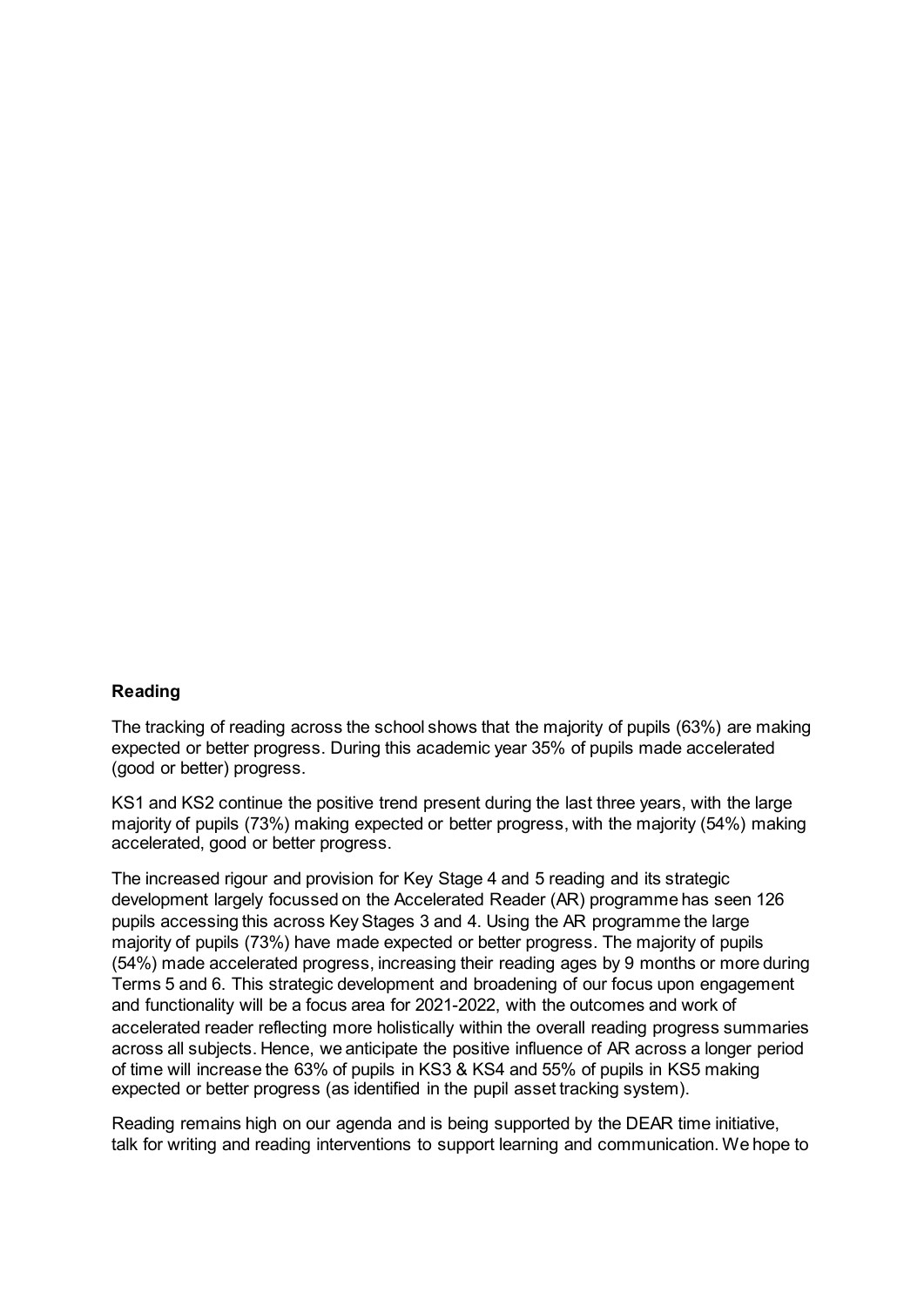be in a position to ensure the full range of reading support and intervention including peer to peer will be able to flourish again in 2021 – 2022.

| <b>Reading</b>                |                   |                     |               |                |  |  |  |  |
|-------------------------------|-------------------|---------------------|---------------|----------------|--|--|--|--|
| $1\% = 0.9$ pupils            |                   | Key Stage 1 - 2     |               |                |  |  |  |  |
| Less than                     | Expected          | Better than         | Excellent and | Total expected |  |  |  |  |
| expected                      | (Median)          | expected/Good       | Outstanding   | or better      |  |  |  |  |
| progress                      | progress          | progress (UQ)       | progress      |                |  |  |  |  |
| 27                            | 18                | 23                  | 32            | 73             |  |  |  |  |
| $\overline{1\%}$ = 1.3 pupils | Key Stage $3 - 4$ |                     |               |                |  |  |  |  |
| Less than                     | Expected          | Better than         | Excellent and | Total expected |  |  |  |  |
| expected                      | (Median)          | expected/Good       | Outstanding   | or better      |  |  |  |  |
| progress                      | progress          | progress (UQ)       | progress      |                |  |  |  |  |
| 44                            | 36                | 14                  | 6             | 56             |  |  |  |  |
| $1\% = 2.1$ pupils            |                   | <b>School Total</b> |               |                |  |  |  |  |
| Less than                     | Expected          | Better than         | Excellent and | Total expected |  |  |  |  |
| expected                      | (Median)          | expected/Good       | Outstanding   | or better      |  |  |  |  |
| progress                      | progress          | progress (UQ)       | progress      |                |  |  |  |  |
| 37                            | 28                | 18                  | 17            | 63             |  |  |  |  |

### **Vulnerable Groups**

Historically (last three years) there has been very little variance amongst most of the disadvantaged groups compared to whole school and across key stages. We had no discernible difference of the progress made by FSM pupils and female pupils, this has been a strength of the school and is contrary to national trends. We believe the unsettled nature of the year has caused any gaps in gender performance and therefore will be back on track (evidence available during Term 2 data drop). FSM and PPG pupil's levels of progress continue to be as strong as the wider school cohorts and often stronger. This is a strength of the wrap around support provided and nature of provision to ensure pupils have an equitable opportunity to make progress and achieve, bucking the 9% national variance that has stood for the last decade.

| group      | English KS1-2      |     | English KS3-4      |  |
|------------|--------------------|-----|--------------------|--|
|            | <b>Expected or</b> |     | <b>Expected or</b> |  |
|            | better             |     | better             |  |
|            |                    | not |                    |  |
| ASD        | 76                 |     | 50                 |  |
| <b>FSM</b> | 73                 |     | 54                 |  |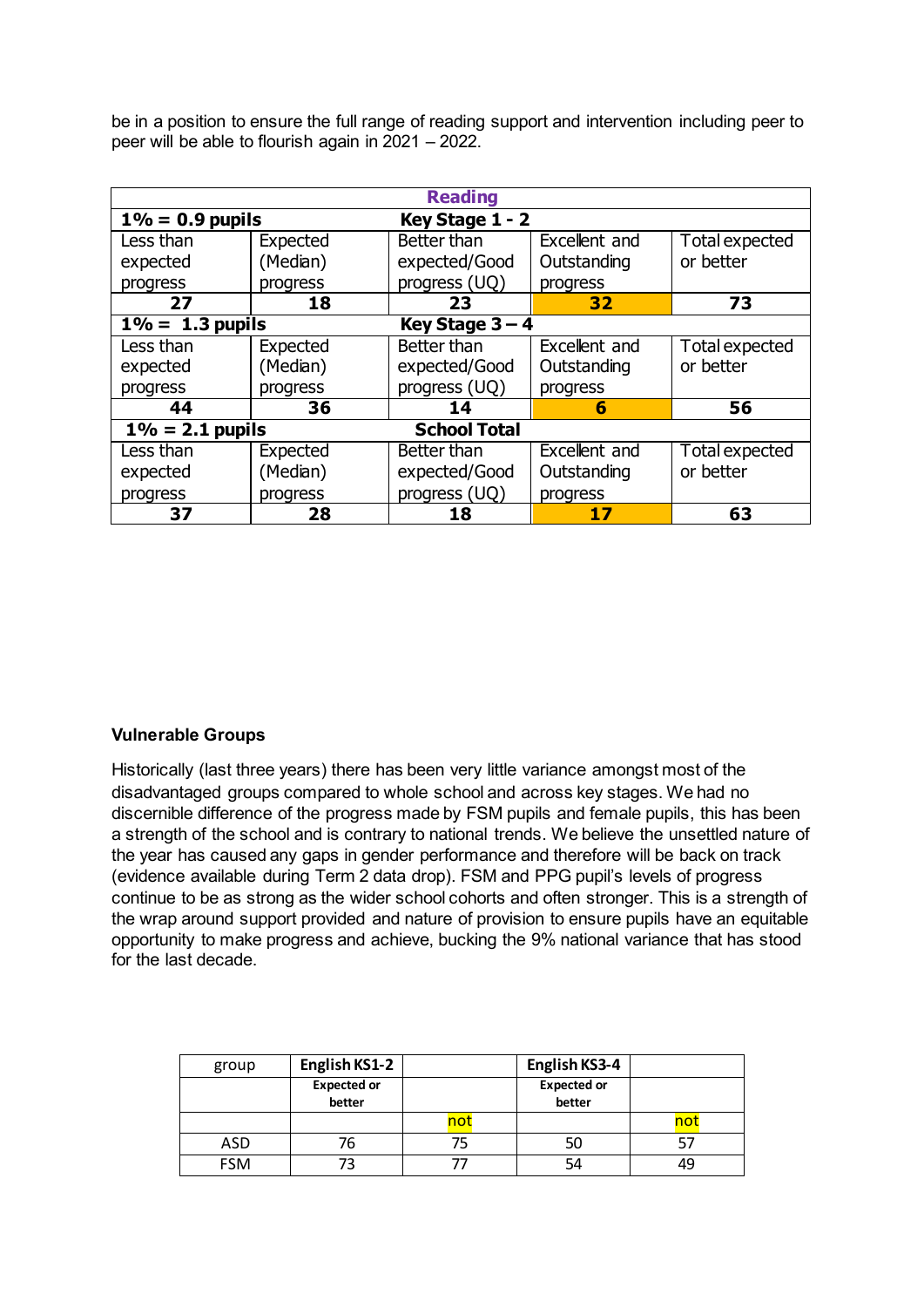| PP                                 | 76                 | 74  | 55                 | 60  |
|------------------------------------|--------------------|-----|--------------------|-----|
| male                               | 79                 |     | 52                 |     |
| female                             | 61                 |     | 65                 |     |
| <b>CIC</b>                         | 100                | 75  |                    |     |
| other CIC                          | 2 pupils           |     |                    |     |
| captured in<br>specialist cohorts. |                    |     |                    |     |
| EAL                                | 60                 | 76  | 50                 | 53  |
|                                    | 5 pupils           |     | 6 pupils           |     |
|                                    |                    |     |                    |     |
|                                    | <b>Maths KS1-2</b> |     | Maths KS3-4        |     |
|                                    | <b>Expected or</b> |     | <b>Expected or</b> |     |
|                                    | better             |     | better             |     |
|                                    |                    | not |                    | not |
| <b>ASD</b>                         | 64                 | 63  | 51                 | 52  |
| <b>FSM</b>                         | 70                 | 65  | 56                 | 48  |
| PP                                 |                    |     |                    |     |
|                                    | 70                 | 66  | 55                 | 48  |
| male                               | 71                 |     | 51                 |     |
| female                             | 55                 |     | 54                 |     |
| <b>CIC</b>                         | 100                | 67  |                    |     |
| other CIC                          | 2 pupils           |     |                    |     |
| captured in                        |                    |     |                    |     |
| specialist cohorts.                |                    |     |                    |     |
| EAL                                | 100<br>5 pupils    | 69  | 77<br>6 pupils     | 50  |

# **More Able Cohort**

|                              | <b>Maths</b>   |                  | <b>English</b> |                  |
|------------------------------|----------------|------------------|----------------|------------------|
|                              | Attainment Avg | Attainment Avg   | Attainment Avg | Attainment Avg   |
|                              | Level          | <b>PA Points</b> | Level          | <b>PA Points</b> |
| More Able<br>Pupils $(15)$   | 2 Dev          | 82               | $2$ Beg +      | 81               |
| Whole School<br>(240)        | K9 Beg+        | 69               | K9 Beg         | 68               |
| Attainment Avg<br>difference |                | 13               |                | 13               |